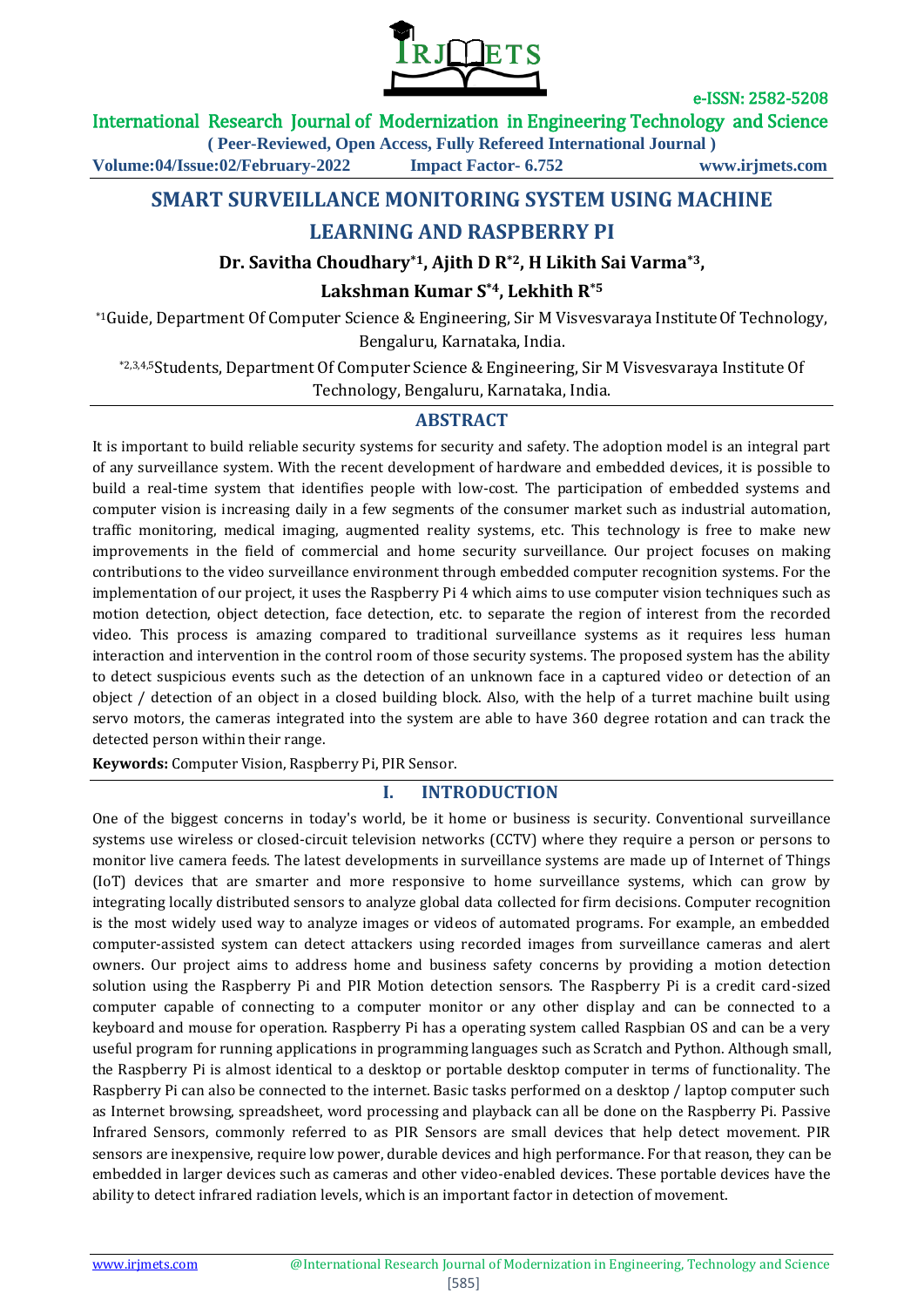

# International Research Journal of Modernization in Engineering Technology and Science

**( Peer-Reviewed, Open Access, Fully Refereed International Journal )**

**Volume:04/Issue:02/February-2022 Impact Factor- 6.752 www.irjmets.com**

### **II. LITERATURE SURVEY**

#### **i. Motion Activated Security Camera using Raspberry Pi**

K.N Karthick kumar, et al. [2017] [1]. In this paper, the home security framework is named after the Raspberry pi (RPI) with openCV and Harr cascade. This gadget can detect any progress and send alerts to the customer dashboard advising the focus of the test. Sensors are initiated between invisibility or when someone informs us of our absence program at home. It is possible to set up a security framework to record activity with a surveillance camera when improvements are identified. Raspberry Pi, measuring pc with built-in camera board can be converted into a security framework when the camera board is used. This framework makes use of Open CV. Sensory sensors may respond in a variety of ways. For example, moving in the family room, opening and closing doors, breaking a window.

#### **ii. Ambient Intelligence and IoT Based Decision Support System for Intruder Detection**

Lakshmi.K, et al. [2019] [2] .In modern society, crime has become a major factor in influencing many aspects of normal human life. Therefore, the people themselves began to take action against crime. This paper outlines an intellectual-based decision-making system that provides home-based security. The proposed plan focuses on two strategies, one of which is face recognition for homeowners and the other is anonymous access to individual activities. It can therefore be used to send alerts to the required authorities and family members if necessary and to enable real-time monitoring of the Internet scanned anomaly (IoT). The proposed framework produces an effective face recognition and a anomaly detecting system with the highest level of performance.

#### **iii. Home Surveillance System using Computer Vision and Convolutional Neural Network**

Xin Zhang, et al. [2019] [3]. In this paper, they have introduced a home surveillance system that uses computerassisted detection techniques to detect intrusion and alarming information including the identification of offenders and specific weapons used. Interference detection process is achieved through the Smart Intruder Detection and Monitoring System (SIDSS) which includes 3 phases of computerized visual detection algorithms. The three-phase SIDSS includes a developed convolutional neural network (CNN) for advanced detection and intervention detection, classification filters to detect any potential attackers in the form of corrective action to overcome unseen threats of the previous phase, and key component analysis (PCA) for optimal facial recognition. accurately distinguish passers-by from potential entrants. The system is capable of measuring various surveillance events and can be expanded with additional processed databases added to the SIDSS model to manage larger surveillance areas. With this advanced configuration, the system can achieve improved accuracy in identifying multiple weapons used by attackers.

#### **iv. A Survey on Human Detection Surveillance Systems for Raspberry Pi**

Ali Farouk Khalifaa, et al. [2019] [4]. In this paper, several types of human detecting programs have been explored. All systems have a different location and settings. Different features and separators have been used in the adoption problem. However, HOG was used for the most part and SVM in the segregation phase. Many different methods of acquiring movement are available but Frame Differences and Background Extensions are the most widely used. Due to the limited features of the Raspberry Pi, some complex methods have not been used. Also, other SVM characters such as: Polynomial and RBF other than Linear kernel can be used. Currently, there are attempts to create a lightweight version of CNN that can be used in a limited area of the app such as: embedded devices, or mobile phones such as SqueezeNets, and Lightweight CNN (L-CNN), MobileNets.

#### **v. Implementation of Low Cost IoT Based Intruder Detection System by Face Recognition using Machine Learning**

G.Mallikharjuna Rao. et al. [2021] [5]. The burglar can enter the premises without the owner's knowledge, so identifying the movements of the person trying to enter the house will get the sensor to detect the movement. The PIR sensor is mounted on the door frame, activating the USB Camera to take a picture of a person. The captured image is processed for face detection and face recognition using machine learning algorithms and OpenCV. During face recognition, the Raspberry pi was designed to compare the acquired faces with authorized images stored on a website. Raspberry pi captures 28 images processed per second and sends an email to the owner whether it is authorized or not. Verification can be verified by the owner via Internet of Things (IoT).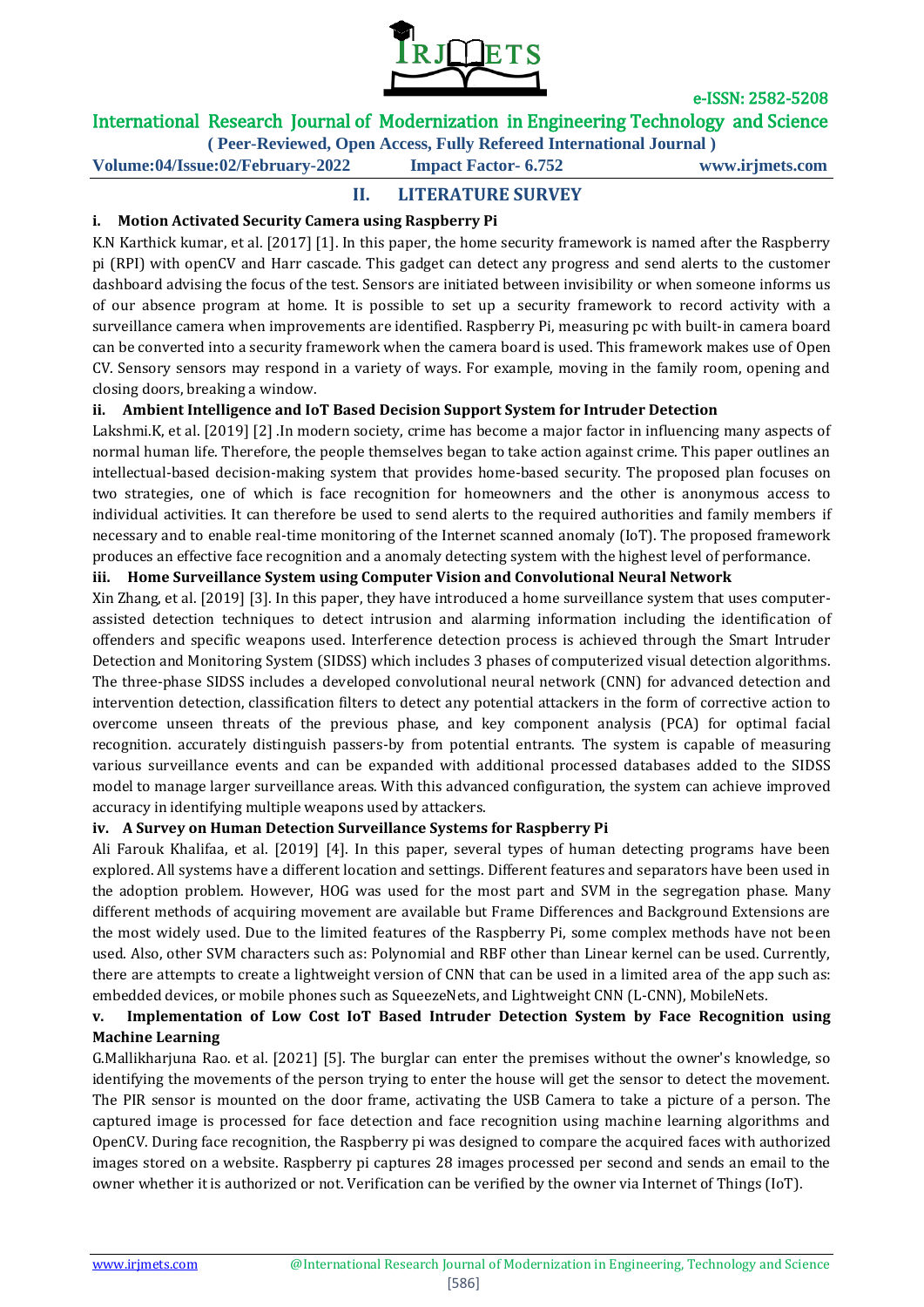

International Research Journal of Modernization in Engineering Technology and Science

**( Peer-Reviewed, Open Access, Fully Refereed International Journal )**

**Volume:04/Issue:02/February-2022 Impact Factor- 6.752 www.irjmets.com**

# **III. METHODOLOGY**

The flow chart below represents the flow of system activity as shown in Fig. It follows a step-by-step approach to building a system, from detecting PIR sensor movement to owner receiving email alerts. The decision boxes used in the flowchart help to understand the flow of different processes and system operations. There are three such decisions to be made by the system and to behave based on the results.



**Fig:** Flow Chart for complete hardware and software procedure

#### **i. Raspberry Pi**

The Raspberry Pi is the latest small computer with an affordable price range. This credit card sized processing computer with high resolution and low power consumption is a Python-based program. Our proposed system is designed to detect faces accurately, in real time, as well as in photography.

The following steps will allow you to set up your Raspberry Pi-based system for face recognition.

1. Place the camera module on the board as shown on the Pi Camera website.

2. Now connect the PIR sensor. Three female-to-female jumper wires should be connected to each PIR sensor connector, as well as matching pins to the Raspberry Pi.

a. PIN-labeled VCC PIN label should be attached to the 5V PIN on the Raspberry Pi.

b. The middle PIN marked OUT should be connected to the GPIO 4 PIN

The PIN below with the GND label should be attached to the PN code labeled GND.

#### **ii. PIR Sensors Work**

PIR sensors are also called "IR Motion sensors" or "Passive Infrared" sensors. PIR sensors enable sensory mobility. The PIR sensor target is based on the fact that everything emits a small amount of infrared radiation. The amount of radiation emitted by a substance is directly related to the temperature generated by it. PIR sensors have the ability to detect changes in infrared radiation levels. PIR sensors and PIR motion sensor